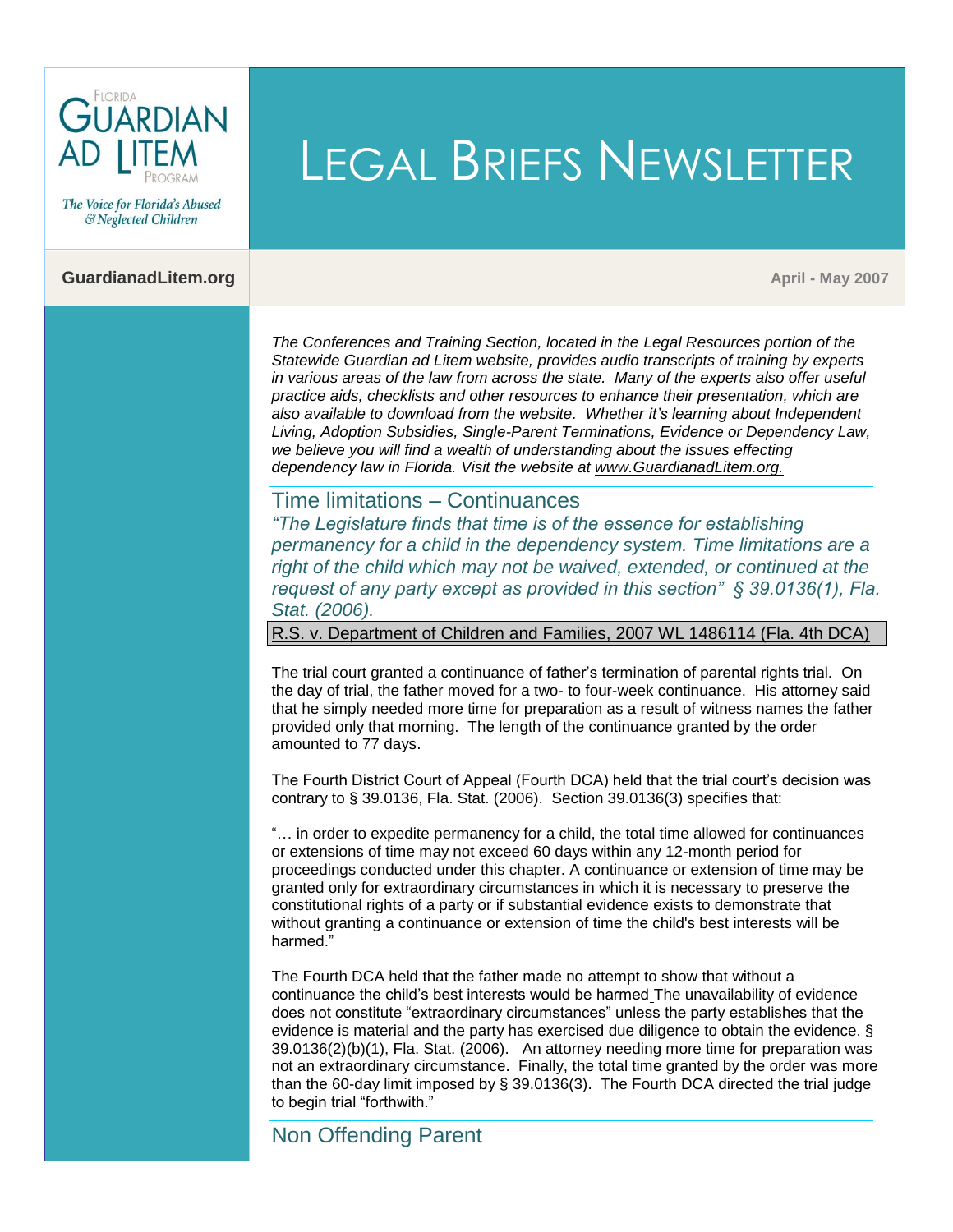*Defective Procedure*

K.E. v. Department of Children and Families, 2007 WL 1450735 (Fla. 5th DCA)

The mother appealed the trial court's order placing her daughter in the sole custody of the child's father, and terminating jurisdiction over the dependency case. The Fifth District Court of Appeal (Fifth DCA) reversed the trial court's order, holding that the procedure followed was defective.

The mother consented to the dependency petition. The mother's case plan goal was reunification. After the trial court found that the Department of Children and Families (the department) had failed to prove grounds for dependency as to the father, the trial court granted father temporary legal custody. Later, the trial court granted father's motion for sole custody terminated jurisdiction.

The mother appealed, contending it was error to terminate jurisdiction while she was in the process of complying with her case plan and the timeframe for compliance with the case plan. The Fifth DCA held that the proper procedure would have been to amend the case plan. The Fifth DCA has held in prior cases that "once reunification services are provided to the offending parent pursuant to a case plan, the trial court may not simply discard the case plan prior its expiration. *D.S. v. Dep't of Children & Families,* 900 So.2d 628, 631-32 (Fla. 5th DCA 2005) Also, an offending parent who has substantially complied with a case plan that has the goal of reunification is entitled to reunification with the dependent child, absent a determination that reunification would be detrimental to the child. *D.G. v. Dep't of Children & Families,* 903 So.2d 1042 (Fla. 5th DCA 2005); *R.H. v. Dep't of Children & Families,* 948 So.2d 898, 900 (Fla. 5th DCA 2007) See §§ 39.522(2) and 39.701(9)(b), Fla. Stat. (2006)."

If a party objects to a proposed amendment to the case plan, an evidentiary hearing must be held to determine whether the need for the amendment is established by the preponderance of evidence. *See* § 39.6013(1), Fla. Stat. (2006)

The Fifth DCA reversed the trial court's order.

### *Placement – ICPC*

C.K. v. Department of Children and Families, 949 So.2d 336 (Fla. 4th DCA 2007)

The trial court found the child dependent as to the mother but not as to the father. The trial court found that the father was not a fit placement for the child as a result of prior domestic violence, his pattern of engaging in sexual relations with female minors, and his failure to adequately support his other children. The trial court ordered the father to complete various programs, and to comply with the Interstate Compact on the Placement of Children (ICPC).

The Fourth District Court of Appeal (Fourth DCA) held that and the Department of Children and Families (the department) conceded that there was not sufficient connection between the father's past issues and the child's safety. Although the court does have the authority to order a non-offending parent to participate in treatment and services, there was insufficient evidence to support these requirements as to this child. *See* § 39.521(1)(b), Fla. Stat.; *J.P. v. Dep't of Children & Families,* 855 So.2d 175 (Fla. 5th DCA 2003); *D.M. v. Dep't of Children & Families,* 807 So.2d 90 (Fla. 5th DCA 2002).

The Fourth DCA affirmed the trial court's order for the father to comply with ICPC. The father erroneously argued that ICPC did not apply to him because ICPC applies only in foster care and adoption situations. ICPC applies where court is transferring custody of child to an out-of-state non custodial parent.

## **Dependency** *Deprivation of Necessary Food and Medical Treatment - Harm*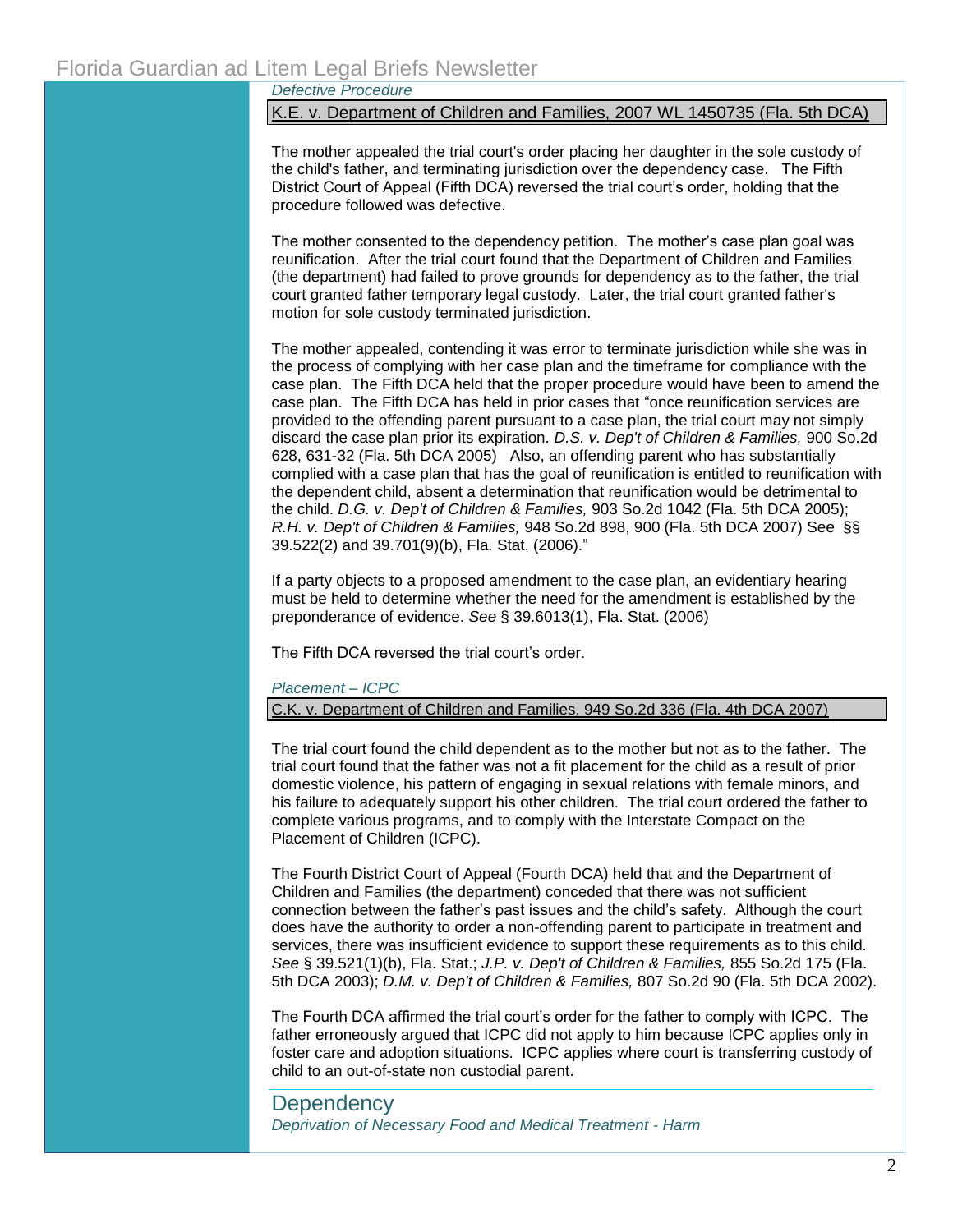### In re J.H., 2007 WL 1452172 (Fla. 2d DCA)

The trial court adjudicated the child dependent based upon the assertion that the parents neglected the child by depriving her of necessary food and medical treatment. The child was placed with the maternal grandmother. The parents appealed.

The Second District Court of Appeal (Second DCA) held that the evidence presented was insufficient to prove that the parents deprived the child of food and medical care. The expert's review of pediatrician's records and parent's testimony showed that the child received regular medical care. The Second DCA stated that other "decisions that have approved terminations of parental rights and dependencies on the basis of under nutrition, *M.J.S. v. State, Department of Children & Family Services (In re D.J.W.*), 764 So.2d 825 (Fla. 2d DCA 2000); *K.F.,* 916 So.2d at 950; and *Hardy v. Department of Health & Rehabilitative Services,* 568 So.2d 1314 (Fla. 5th DCA 1990), involved a quantum of evidence. The *Hardy* court explained that "[t]he only way to confirm a diagnosis of nonorganic failure to thrive is to place the child in a more nurturing environment and see if the child begins to grow. If so, the subsequent growth confirms the diagnosis." 568 So.2d at 1315. Thus, in *Hardy,* nonorganic failure to thrive was proved because the child lost weight while in his parents' care and then gained 1.5 pounds and grew two inches while in foster care. Here, in contrast, [the child] was actually gaining more weight in her parents' care than she did after she was sheltered."

The Second DCA reversed the dependency adjudication.

#### *Corporal Punishment*

T.P. v. Department of Children and Families, 2007 WL 1093590 (Fla. 5th DCA)

The mother appealed the trial court's dependency adjudication of her three children based on corporal punishment. The Fifth District Court of Appeal (Fifth DCA) affirmed the trial court's order.

The Fifth DCA held that the mother's pattern of using excessive force and inappropriate methods of punishment to discipline her children amounted to abuse. "The line of demarcation between reasonable and unreasonable corporal punishment, for purposes of determining abuse in dependency proceeding, is whether the parent caused harm to the child." § 39.01(2), Fla. Stat. (2006). The testimony showed a pattern of conduct reasonably characterized as being harmful, or likely to cause harm, to the children.

The Fifth DCA affirmed the trial court's dependency adjudication.

# Appellate Procedure *Florida Rule of Appellate Procedure 9.2003(a)(3)*

## S.H. v. Department of Children and Family Services, 2007 WL 1158219 (Fla. 5th DCA)

Attorney filed a notice of appeal following a termination of parental rights proceeding. The trial court then granted counsel's motion to withdraw and appointed appellate counsel. The Guardian ad Litem filed motion to compel designation of transcript. The Fifth District Court of Appeal (Fifth DCA) held that attorney should not have been allowed to withdraw after filing notice of appeal until filing of directions with clerk and designation of record with court reporter.

Florida Rule of Appellate Procedure 9.2003(a)(3) requires "the attorney who files the notice of appeal to file any directions to the clerk and designations to the court reporter, within 10 days of the notice of appeal."

The Fifth DCA, adopting the Second DCA's opinion in *Interest of P.G., 944 So.2d 443 (Fla. 2d DCA 2006)*, states the following procedure for trial court and counsel: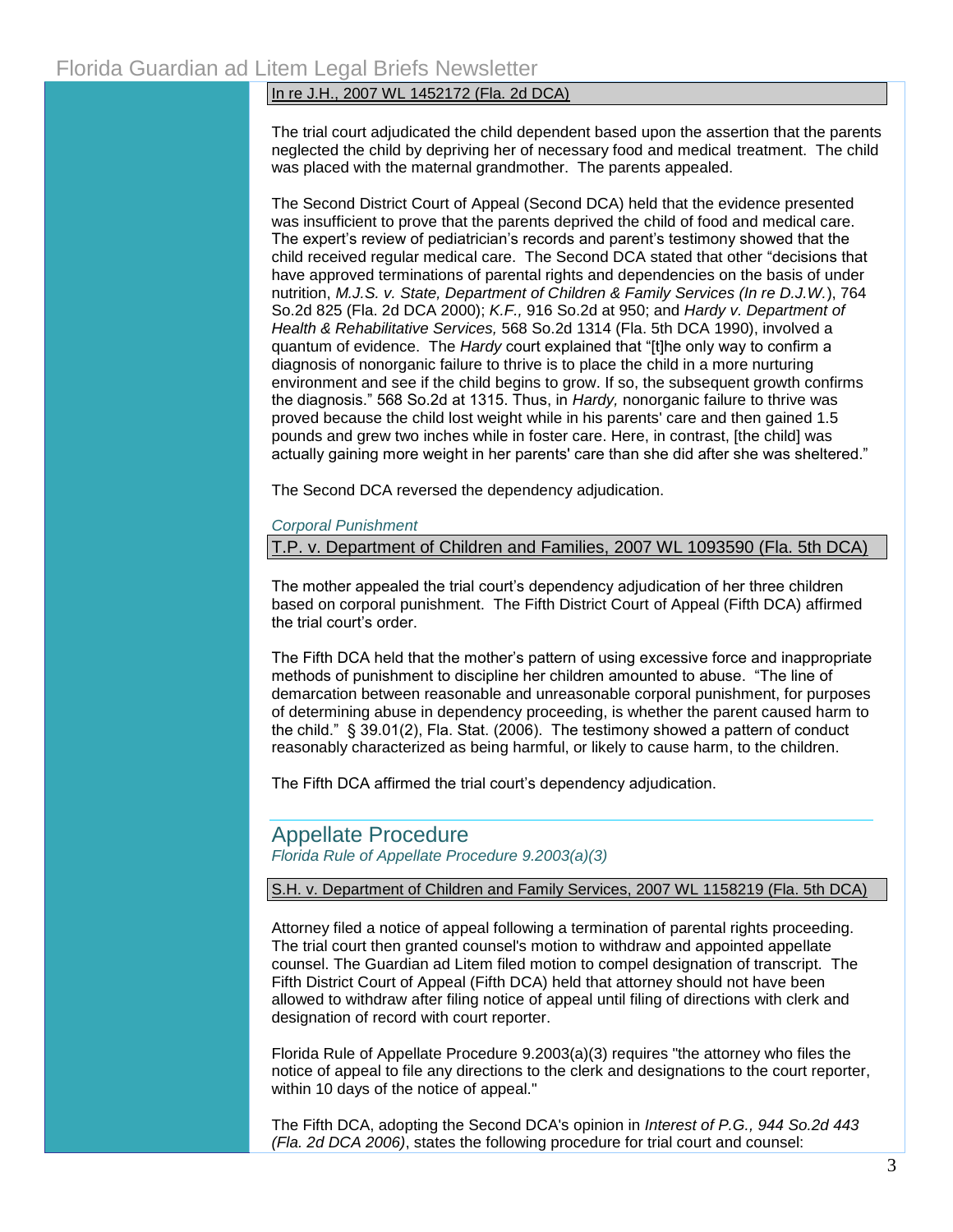- Upon appointing an attorney to represent a parent on appeal, in either a dependency or termination of parental rights case, the trial court should forward a copy of that order to the Fifth DCA.
- To ensure that the Fifth DCA is apprised of the withdrawal of counsel, trial counsel shall submit a copy of the order, along with the order appointing appellate counsel.
	- $\circ$  Absent receipt of these copies, the Fifth DCA will assume that the attorney who filed the notice of appeal remains attorney of record on appeal until appointed counsel files their notice of appearance.
- Appointed counsel on appeal should promptly file their notice of appearance in the Fifth DCA to demonstrate that they are aware of their appointment.

Termination of Parental Rights *Failure to State Statutory Ground TPR Petition – Violation of Due Process*

L.A.G. v. Department of Children and Family Services, 2007 WL 1062435 (Fla. 3d DCA)

The trial court terminated the mother's parental rights (TPR) to her three oldest children and adjudicated her youngest child dependent. The mother appealed the trial court's order.

The Third District Court of Appeal (Third DCA) held that because the termination order was based on a statutory ground not asserted in the Department of Children and Family Services' (the department) petition, the order violated the mother's due process rights. The mother had no notice of the statutory ground upon which the TPR was based. The department also asserted that the mother did not substantially comply with her case plan. The Third DCA held that the mother did substantially comply with her case plan, in that she completed in-patient drug treatment program consistently tested negative for drug use during residential program and following treatment, and the only evidence that mother deviated from case plan were two occasions when she had contact with father and paternal grandmother. Finally, the Third DCA held that the department had "lumped" the dependency petition in with the TPR and evidence was insufficient to support the dependency adjudication of her youngest child. The factual findings were "inadequate."

The Third DCA reversed the trial court's order.

*Nexus Between the Conduct & Abuse; Futility of Providing Services; Possibility of Relative Placement*

L.D. v. Department of Children and Family Services, 2007 WL 1062572 (Fla. 3d DCA)

The Department of Children and Family Services (the department) asserted in its termination of parental rights (TPR) petition that mother's continued involvement with the child threatened "the life, safety, well-being or physical, mental or emotional health of the child irrespective of the provision of services." The trial court terminated the mother's parental rights based on  $\S 39.806(1)(c)$ , Fla. Stat. (2006). The mother appealed the trial court's order.

The Third District Court of Appeal (Third DCA) held that there was insufficient evidence to terminate the mother's parental rights.

The Third DCA held that that there must be a nexus between the conduct and the abuse, neglect, or specific harm to the child. Even though the mother had a long history of alcohol addiction, for which she was receiving treatment, there was no evidence presented that she posed any risk of harm to the child. There was testimony that the mother had a strong and loving bond with the child.

The Third DCA held that that the trial court must find that any provision of services would